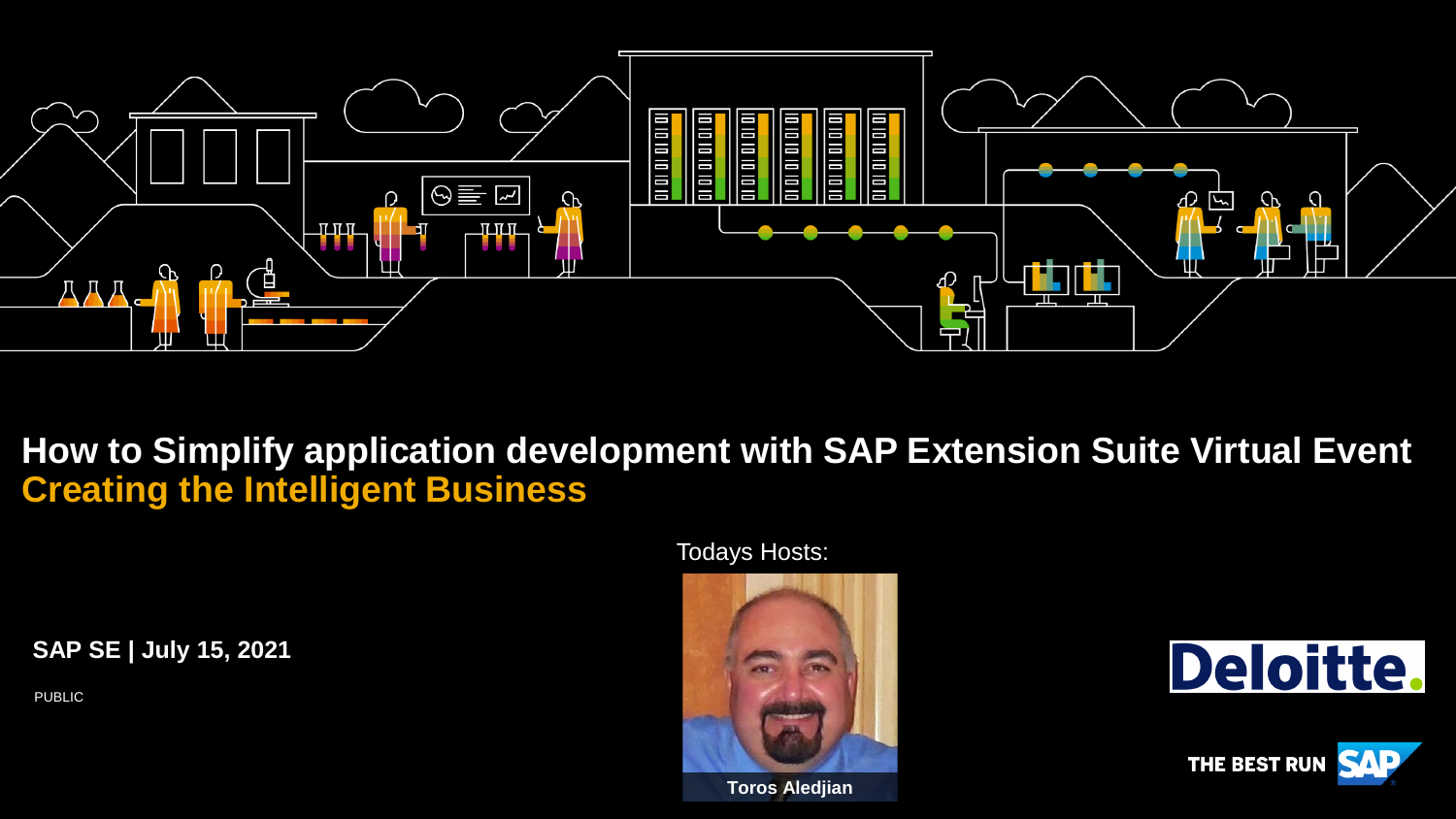#### **SAP is pleased to invite you to this Virtual Event on Thursday July 15, 2021**

#### **Attending this Virtual Event will enable you to:**

#### **SAP Business Technology Platform**

The Platform for the Intelligent Enterprise

- ➢ Learn about SAP BTP as the platform for the intelligent enterprise.
- ➢ Understand the individual substantial value that SAP BTP technologies provides
- $\triangleright$  Learn how you can run SAP BTP in any cloud environment, to achieve ultimate flexibility and choice to drive agility & speed.
- $\triangleright$  Gain an understanding of how SAP BTP integrates and extends SAP Intelligent Suite as well as third-party applications with innovative capabilities.

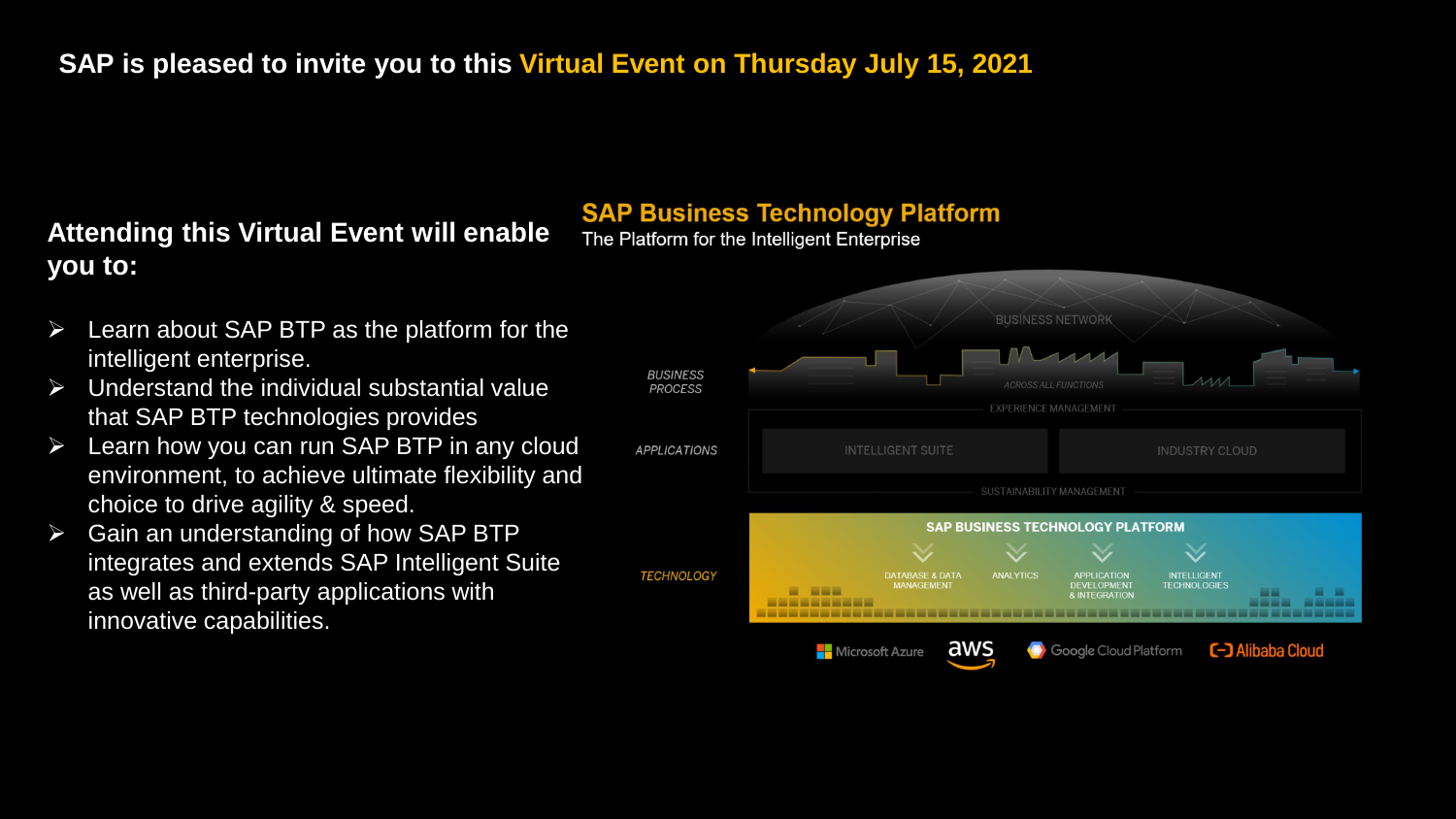**Our Europe, Asia Pacific & Japan Keynote Speaker**



**Steffen Schad - Head of central Product Management, SAP BTP Core, SAP SE**

Steffen has been with SAP's cloud platform program since its inception in 2011, holding positions in both, SAP's engineering and customer facing organizations. In his current role, he leads the central Product Management team for the application development and integration portfolio within SAP Business Technology Platform.

In his 16 years at SAP, he has held various positions in Engineering and Go-To-Market for SAP's technology solutions.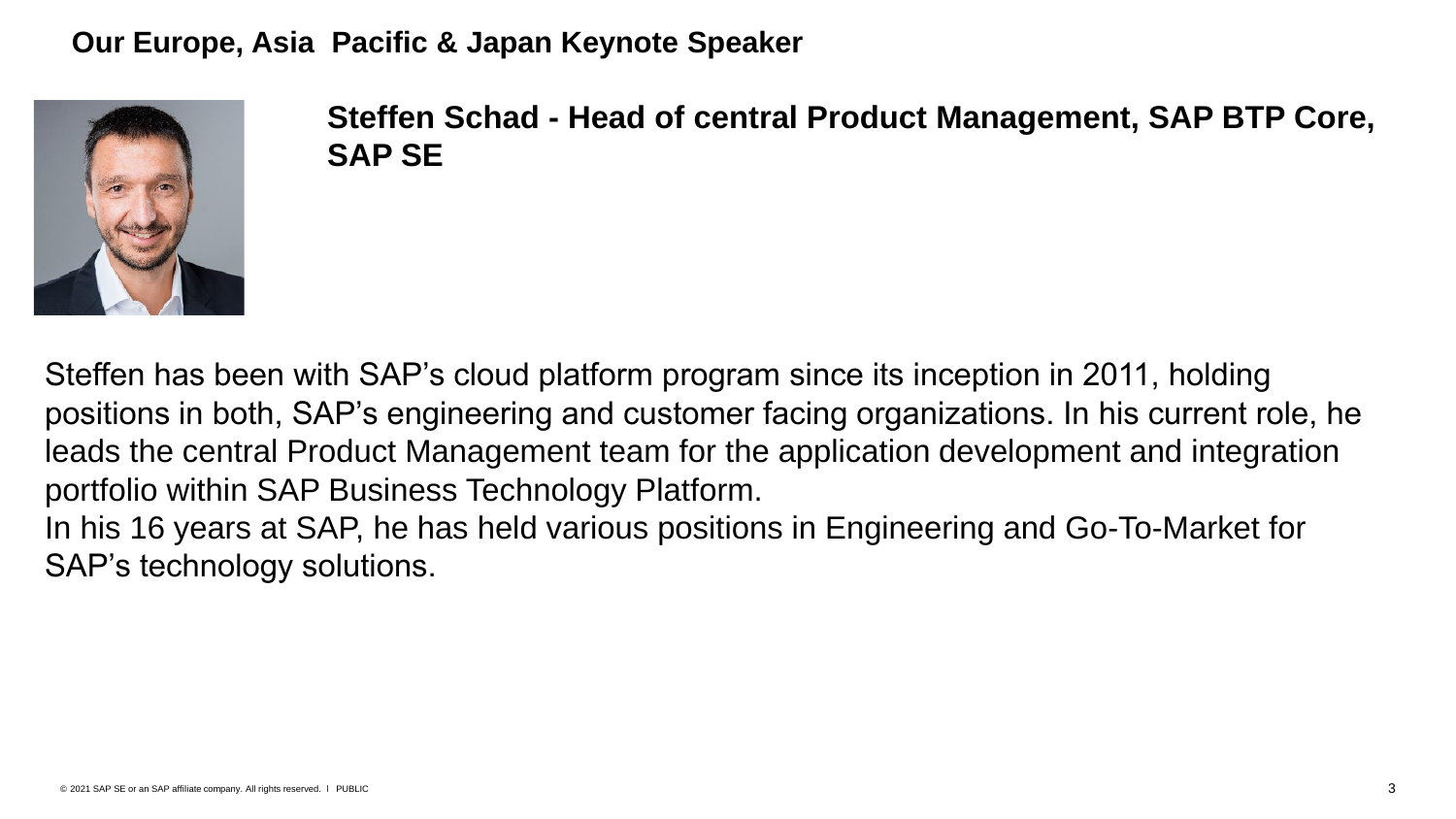#### **Our Europe and the Americas Keynote Speaker**



**Melissa Corfield - Global Vice President, BTP Program Office**

Melissa Corfield is the Global Vice President for GTM Programs within the SAP Platform & Technologies Line of Business. In her current role, Melissa and her team work on strategic programs that promote, enable, and accelerate the adoption of the Business Technology Platform across SAP Lines of Business & Industries. She is passionate about helping customers realize real business value and concrete results through innovative technologies. Melissa's career has spanned 20 years in business technology where she has enjoyed roles in sales, presales, Product Management and consulting. Melissa joined SAP as a consultant with SAP SuccessFactors in 2007. She graduated from Concordia University in Montreal, Quebec and currently lives on Vancouver Island with her husband and two teens.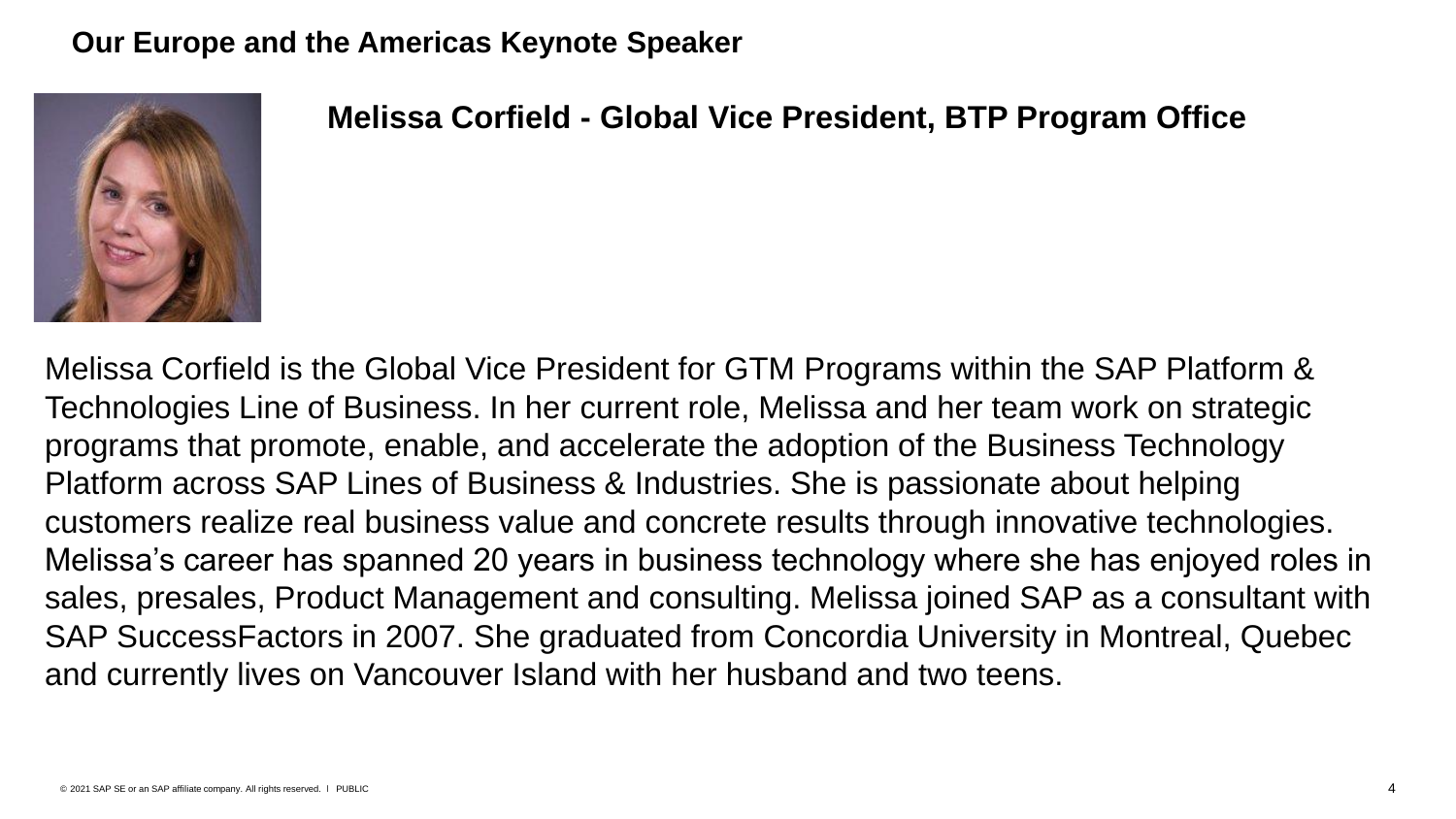# **Our Agenda Europe, Asia Pacific & Japan – July 15, 2021**

| Day 1                              | <b>Topic</b>                                                                                                                                                                                                                                                                                        | Dur.     |
|------------------------------------|-----------------------------------------------------------------------------------------------------------------------------------------------------------------------------------------------------------------------------------------------------------------------------------------------------|----------|
| 16:00 AEST (10:30 IST - 13:00 SGT) | <b>Words of Welcome</b><br>Steffen Schad - Head of central Product Management, SAP BTP Core, SAP SE                                                                                                                                                                                                 | 5 min    |
| 16:05 AEST (10:35 IST - 13:05 SGT) | Introduction to the Extension Suite<br>Jonathan Russell - Global Vice President - GTM Digital Experience Portfolio                                                                                                                                                                                  | $15$ min |
| 16:20 AEST (10:50 IST - 13:20 SGT) | Motivation, main components in scope, extension approaches for S/4HANA<br>• Emphasis on a clean core<br>• Why all S/4 customers should care<br>Discuss main building block that make the SAP BTP<br>• In-app and side by side extensibility<br>Jon Baukham - Senior Manager Deloitte Consulting LLP | $15$ min |
| 16:35 AEST (11:05 IST - 13:35 SGT) | <b>Customer showcase - Clean ERP using Extension</b><br>• Common use cases<br>Jon Baukham - Senior Manager Deloitte Consulting LLP                                                                                                                                                                  | $15$ min |
| 16:50 AEST (11:20 IST - 14:50 SGT) | Best Practices and Lessons Learned to implement SAP BTP<br>Jon Baukham - Senior Manager Deloitte Consulting LLP                                                                                                                                                                                     | $15$ min |
| 12:05 ET (09:05 PT)                | Product showcase - Overview, UX and expected benefits<br>Jonathan Russell - Global Vice President - GTM Digital Experience Portfolio                                                                                                                                                                | $15$ min |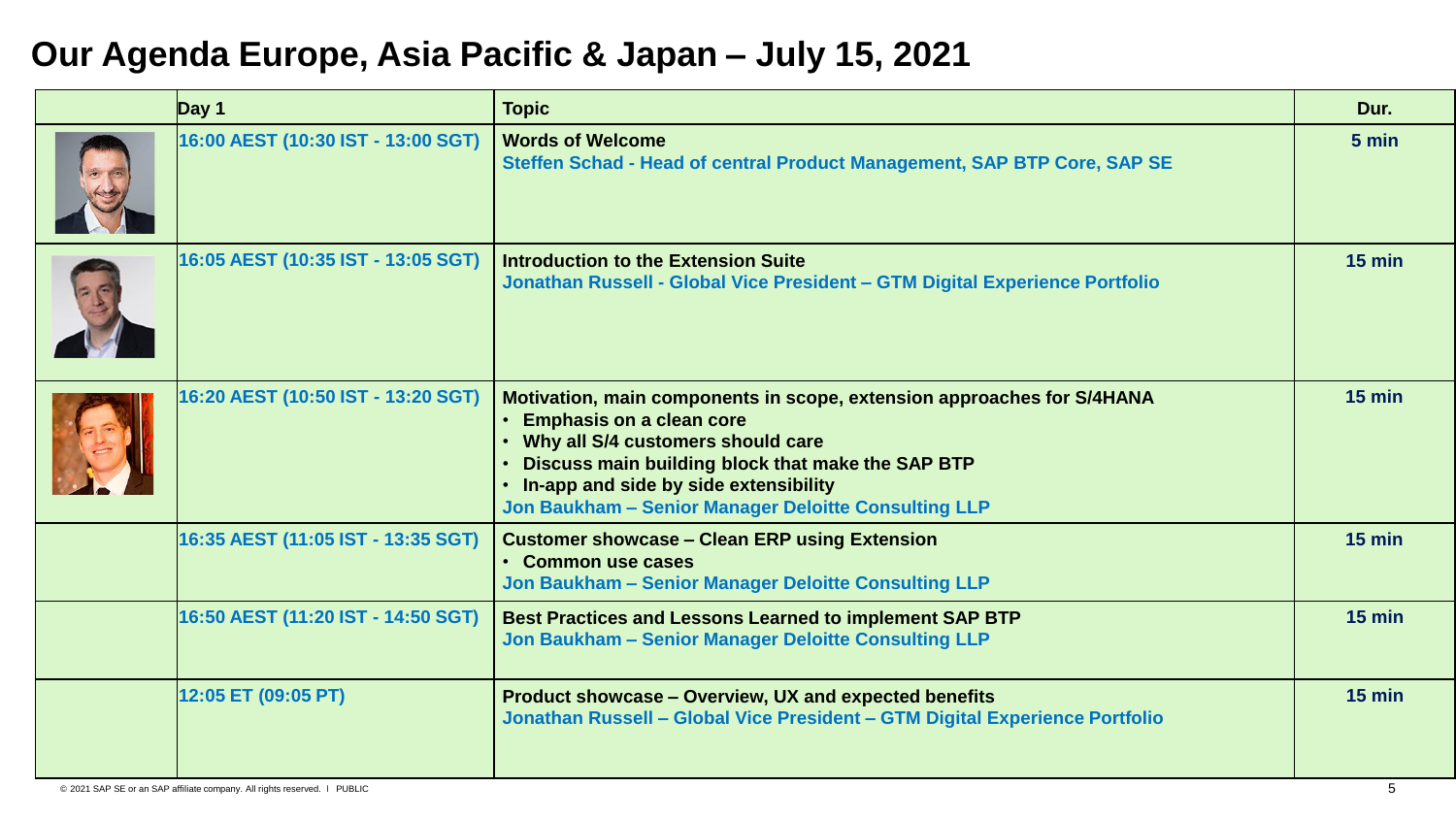## **Our Agenda Europe and The Americas – July 15, 2021**

| Day 1               | <b>Topic</b>                                                                                                                                                                                                                                                                                                      | Dur.     |
|---------------------|-------------------------------------------------------------------------------------------------------------------------------------------------------------------------------------------------------------------------------------------------------------------------------------------------------------------|----------|
| 11:00 ET (08:00 PT) | <b>Words of Welcome</b><br><b>Melissa Corfield - Global Vice President, BTP Program Office</b>                                                                                                                                                                                                                    | 5 min    |
| 11:05 ET (08:05 PT) | <b>Introduction to the Extension Suite</b><br>Jonathan Russell - Global Vice President - GTM Digital Experience Portfolio                                                                                                                                                                                         | $15$ min |
| 11:20 ET (08:20 PT) | Motivation, main components in scope, extension approaches for S/4HANA<br><b>Emphasis on a clean core</b><br>• Why all S/4 customers should care<br>Discuss main building block that make the SAP BTP<br>. In-app and side by side extensibility<br><b>Sarah Lottman - Senior Manager Deloitte Consulting LLP</b> | $15$ min |
| 11:35 ET (08:35 PT) | <b>Customer showcase - Clean ERP using Extension</b><br>• Common use cases<br>Michael Legaspi - BTP Architect Oil & Gas Company                                                                                                                                                                                   | $15$ min |
| 11:50 ET (08:50 PT) | <b>Best Practices and Lessons Learned to implement SAP BTP</b><br><b>Sarah Lottman - Senior Manager Deloitte Consulting LLP</b>                                                                                                                                                                                   | $15$ min |
| 12:05 ET (09:05 PT) | Product showcase - Overview, UX and expected benefits<br>Jonathan Russell - Global Vice President - GTM Digital Experience Portfolio                                                                                                                                                                              | $15$ min |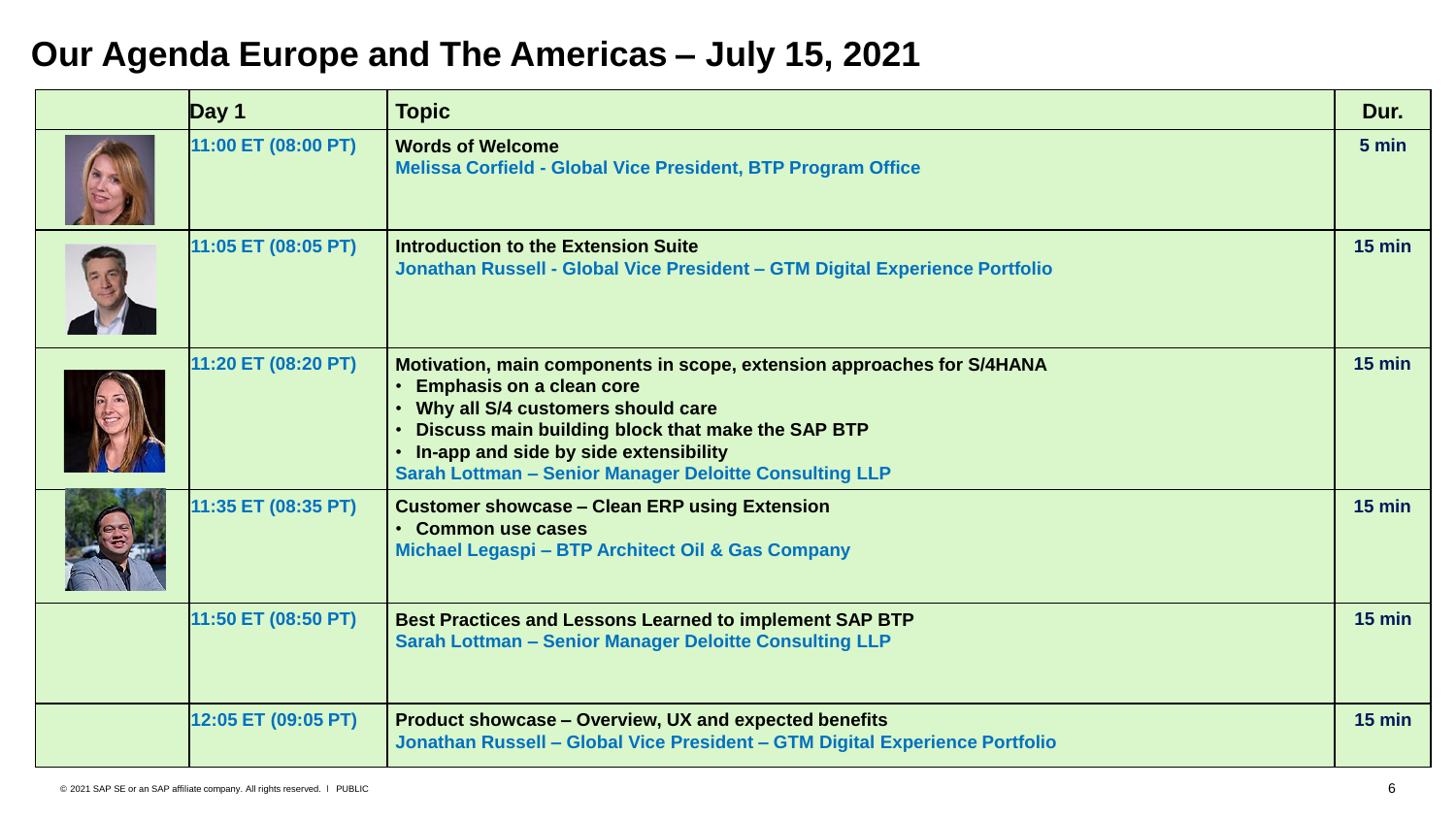# **First 5 customers with Audio questions will receive the Customizing SAP S/4HANA with SAP Cloud Platform eBook**



After you ask your question please forward me [\(toros.aledjian@sap.com\)](mailto:toros.aledjian@sap.com) your Name, Company name and email address and I will send you the Copy with your activation code and instructions on how to activate your copy.

Thanks

You will need to go to the following link to activate your copy

<https://www.sap-press.com/>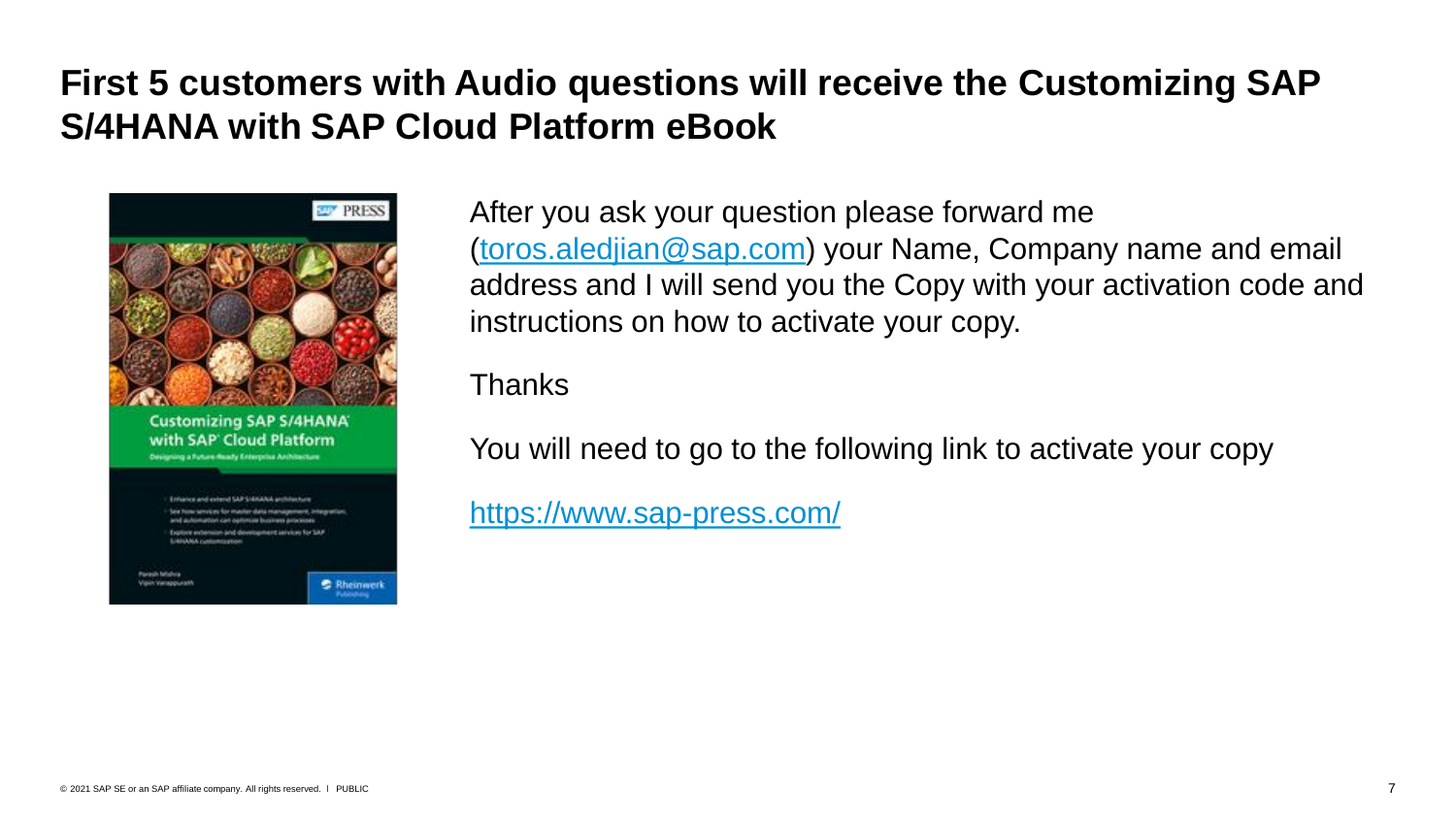# **All of our attendees who complete the survey will receive the following eBook**



We will be giving a free copy of the eBook **"Developing Groovy Scripts for SAP Cloud Platform Integration"**  to the first 20 participants who have completed our Webinar Survey on July 15, 2021.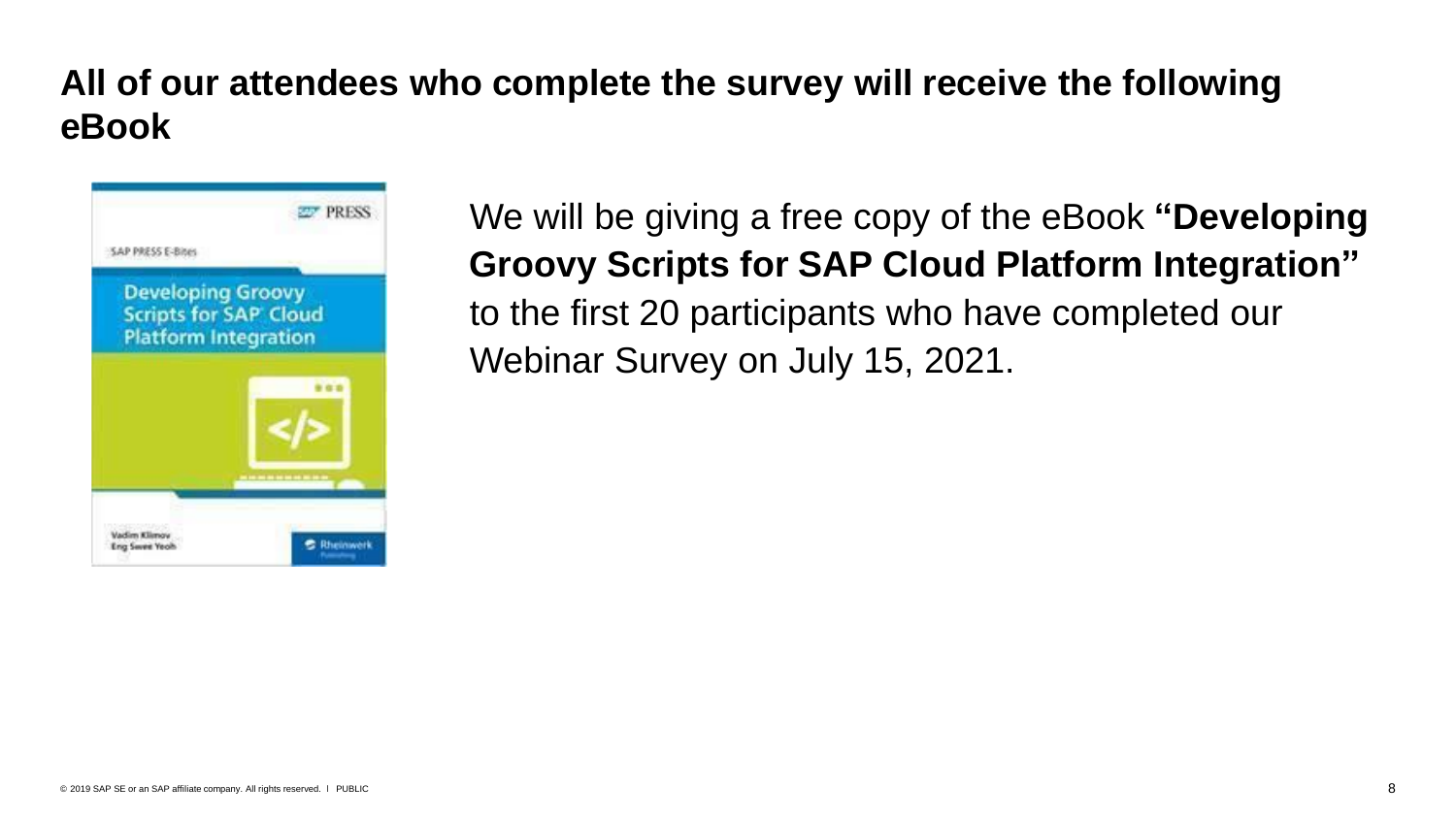# **SAP Garage Series - Episode 4 (Create a modern user experience using SAPUI5 and the SAP Fiori launchpad) Virtual Event**

- ➢ **North/South America & Europe August 4, 2021 11:00am ET (08:00am PT – 17:00 CET)**
- ➢ **Europe, Asia Pacific & Japan August 4, 2021 15:00 AEST (09:00 CET - 12:00 SGT)**

#### **What is the SAP Garage Series?**

The SAP Garage is our studio for presenting and connecting the business value of **SAP BTP** with the how-to guidance for realizing business use cases and solving business challenges.

The **SAP Garage** webinar series is geared towards getting you started, hands-on enablement and expert guidance. Each episode will focus on one SAP Discovery Center Mission and will dive into the details

#### **Why attend?**

Gain a clear understanding of the business value of SAP BTP through a focus on relevant business use cases.

Find out how you can get started quickly and where to go for step-by-step guidance.

<https://webinars.sap.com/eur/2021-05-05-sap-ie-btp-garage-webinar-part2/en/registration.aspx>

[Register Now](https://webinars.sap.com/eur/2021-05-05-sap-ie-btp-garage-webinar-part2/en/registration.aspx)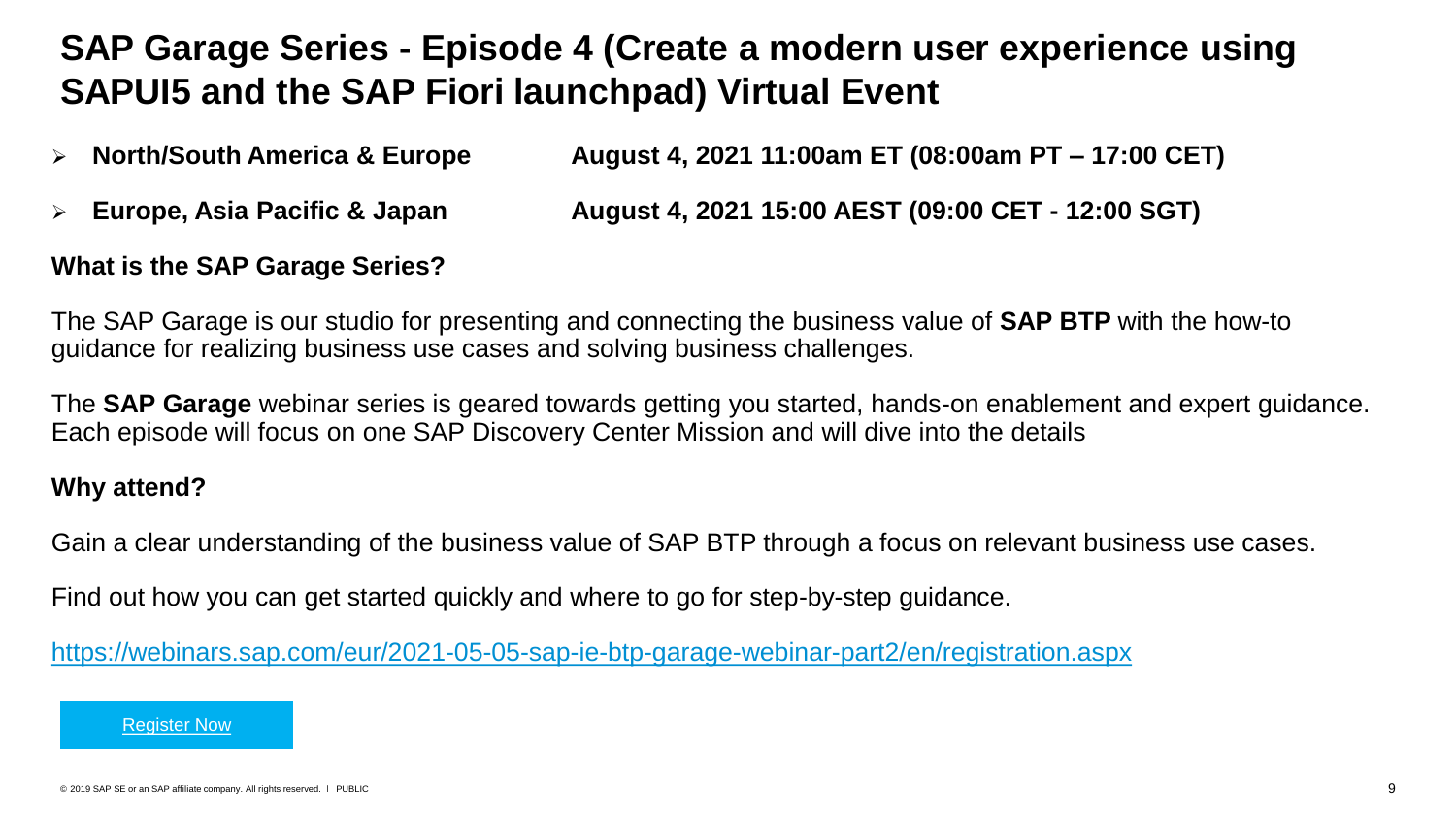## **SAP BTP Customer Value Network**

#### **What is the SAP BTP CVN?**

Welcome to the SAP BTP Customer Value Network!

➢ Our Customer Value Network is dedicated to provide you with latest information on SAP's strategy and innovations

It will allow you to make important connections to topic experts, peers, technical content and SAP for their professional and business success to support the sharing of insights and best practices.

The CVN will allow you to experience the passion for excellence that sets this SAP Customer community apart.

➢ **For more information please navigate to [SAP BTP Customer Value Network](https://webinars.sap.com/2021-12-31-sap-btp-customer-value-network-global/en/home)**

**<https://webinars.sap.com/2021-12-31-sap-btp-customer-value-network-global/en/home>**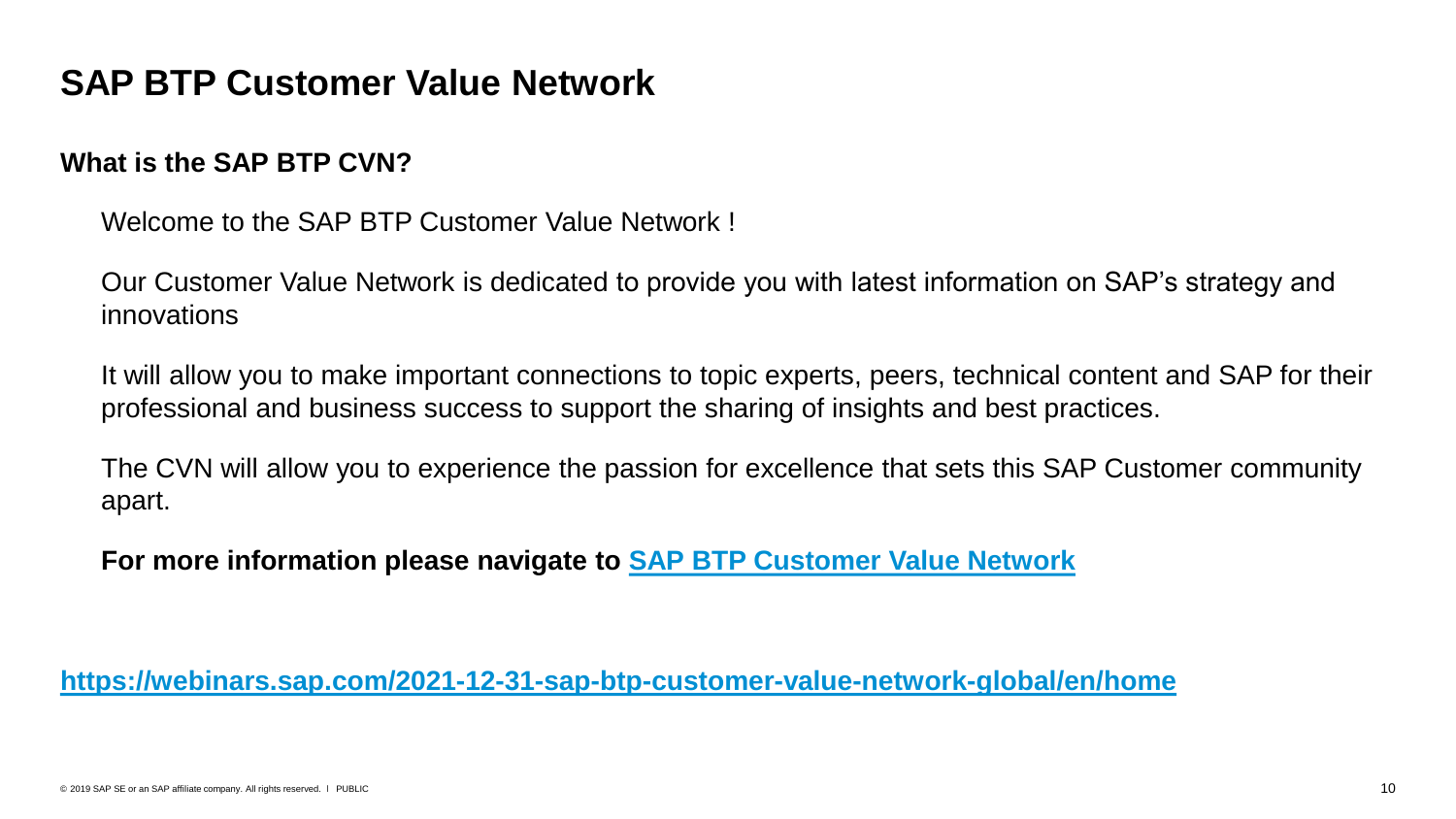## **SAP Practitioner Forums – 2021 schedule**



| <b>First</b><br>Wednesday       | <b>SAP BTP Garage</b><br>Host: Cecily Sorenson (APJ)<br>Host: Chris Aron (GLOBAL)<br><b>Register: SAP BTP Garage Series</b>                                                                   |
|---------------------------------|-----------------------------------------------------------------------------------------------------------------------------------------------------------------------------------------------|
| <b>Third</b><br>Wednesday       | <b>SAP Screen Personas</b><br><b>Hosts: Peter Spielvogel and Conrad Bernal</b><br>Register: https://www.sap.com/cmp/nl/sap-screen-personas-<br>practitioner-forum/index.html                  |
| <b>Third</b><br><b>Thursday</b> | <b>SAP Fiori (APJ UX)</b><br>Host: Toros Aledjian<br>Hosts: Jocelyn Dart, Simon Kemp, Toros Aledjian<br>Register: SAP Fiori (APJ UX) Practitioners Forum                                      |
| <b>Third</b><br><b>Tuesday</b>  | <b>SAP Business Technology Platform (APJ)</b><br>Host: Toros Aledjian<br>Host: Richa Sharma, Rajesh Ragupathy, Toros Aledjian<br><b>Register: SAP Business Technology Practitioners Forum</b> |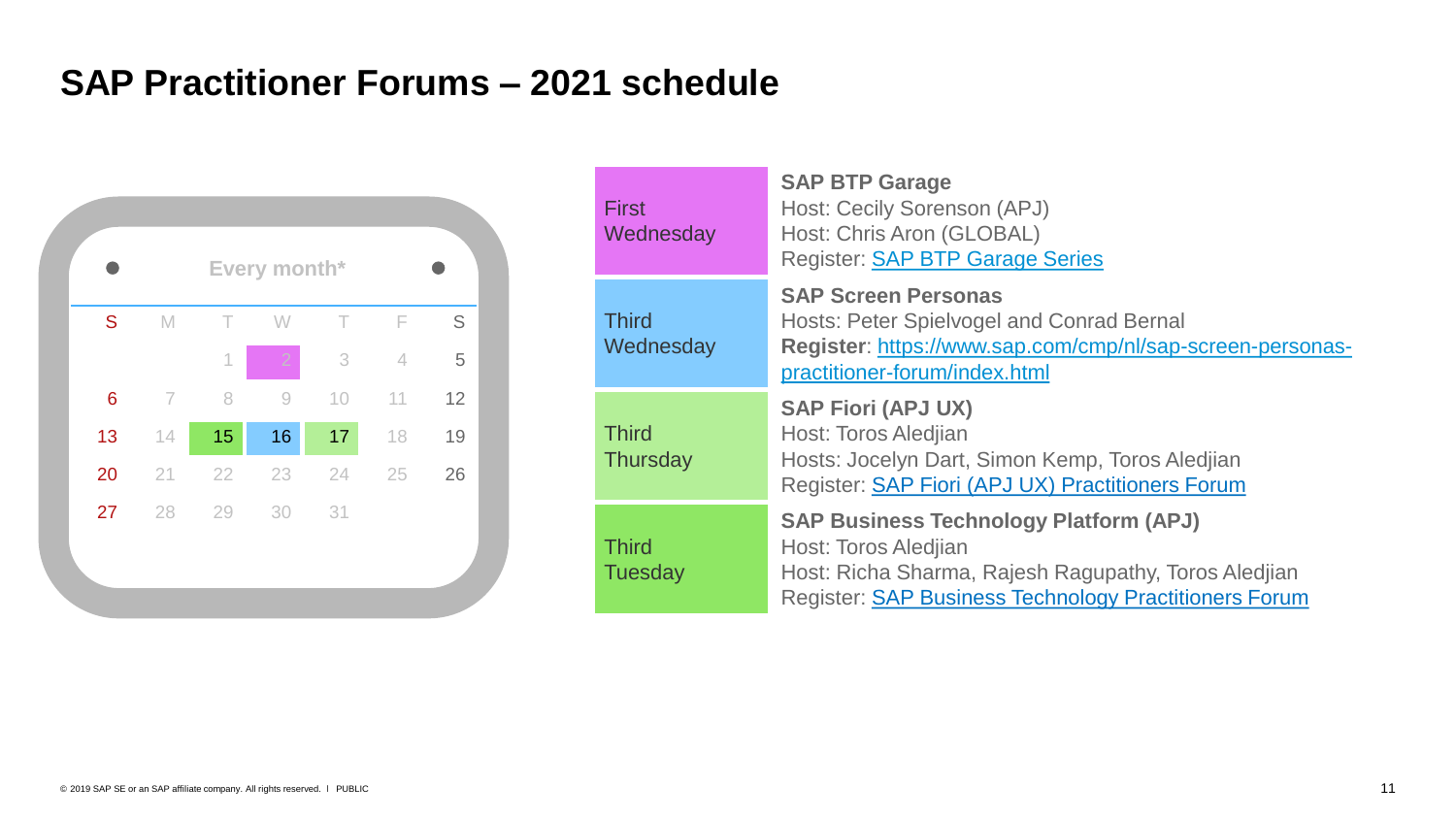# **Thank you to Our Partner**

# Deloitte.

Jon Baukham **[jbaukham@deloitte.co.uk](mailto:jbaukham@deloitte.co.uk)** 

Maria Rectenwald [mrectenwald@deloitte.com](mailto:mrectenwald@deloitte.com)

Sarah Lottman, (US - Denver) [slottman@deloitte.com](mailto:slottman@deloitte.com)

Gautam Mylavarapu eta arrantzen amperatarra arrantza deloitte.com